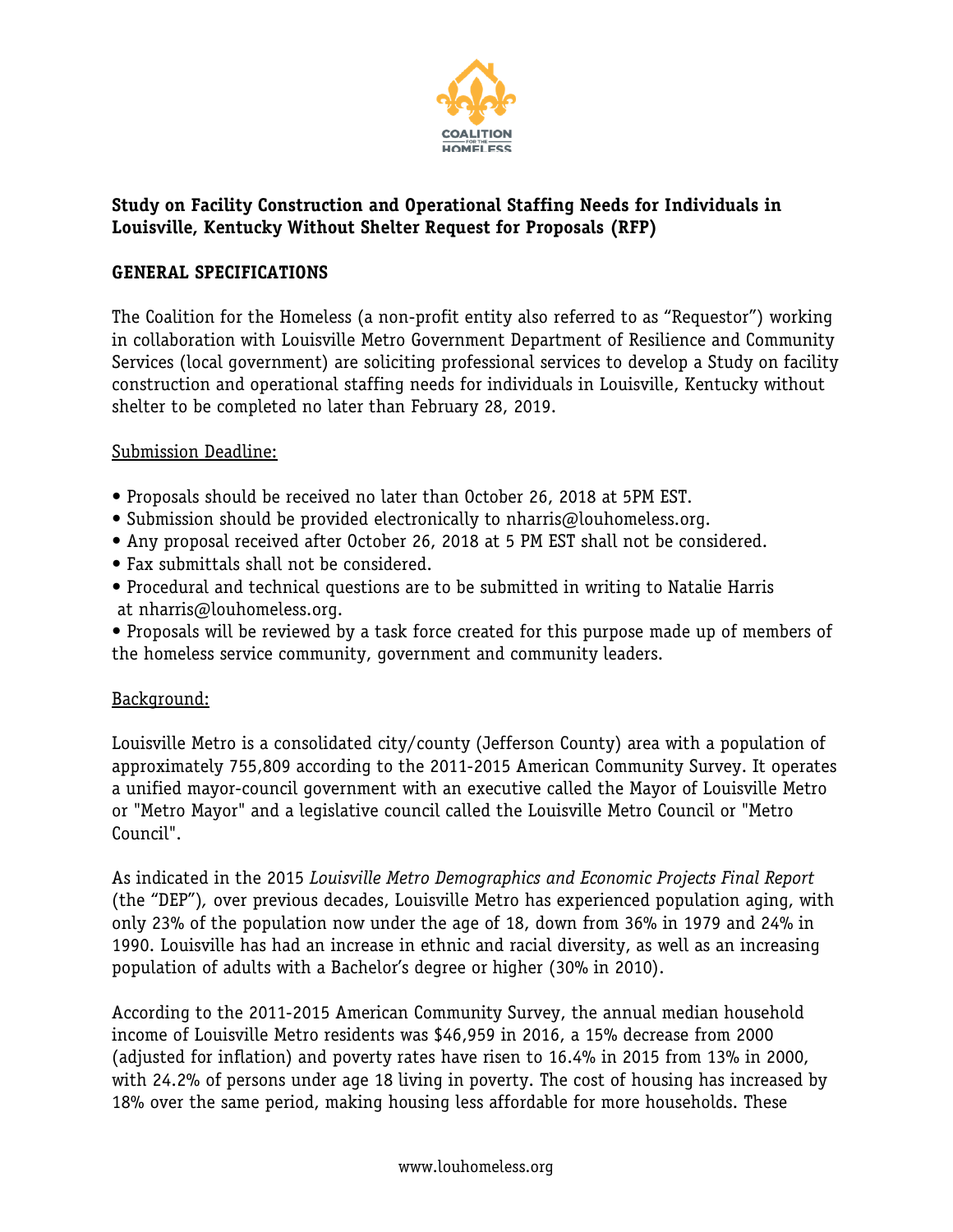

factors, and the fact that households are consisting of fewer people per unit, demonstrate a need for more affordable housing units.

According to the Louisville Homeless Management Information System annual census, the overall number of persons reported to be homeless steadily declined from 8802 in 2012 to 6373 in 2016 but the number increased in 2017 to 6695. And, while sheltered homelessness has decreased from 8434 in 2012 to 5921 in 2017, the unsheltered homeless population has more than doubled from 368 in 2012 to 774 in 2017.

## Purpose:

The 2018 study on facility construction and operational staffing needs for individuals in Louisville, Kentucky without shelter should accomplish the following:

- Form a solid understanding of best practices to address street homelessness across the country including project design, staffing structures and additional project design that leads to success.
- Analyze model designs to determine which could be expanded to an appropriate size to meet the local need.
- Provide an assessment of the existing service system for the homeless in Louisville to provide basis for why the numbers of persons living on the streets and in encampments has increased.
- Analyze existing system data to create a list of recommendations to address the unmet need of those living on the streets and encampments in Louisville, Kentucky.
- Provide recommendations that may include changes to existing programs as well as the creation of new facility designs.
- Provide recommended changes to non-construction outreach, case management, recovery, crisis and collaborative programs that also result in increased street homelessness or could decrease the issue with additional resources.
- Create a proposed funding/sustainability plan for primary recommendations including recommendations for Medicaid reimbursement, government and private funding. Explore matching and in-kind contributions as well.
- For recommendations that involve new facilities, provide recommendations for sighting the facility providing pros and cons of potential options.
- Specify the outcomes that should be measured to insure program success.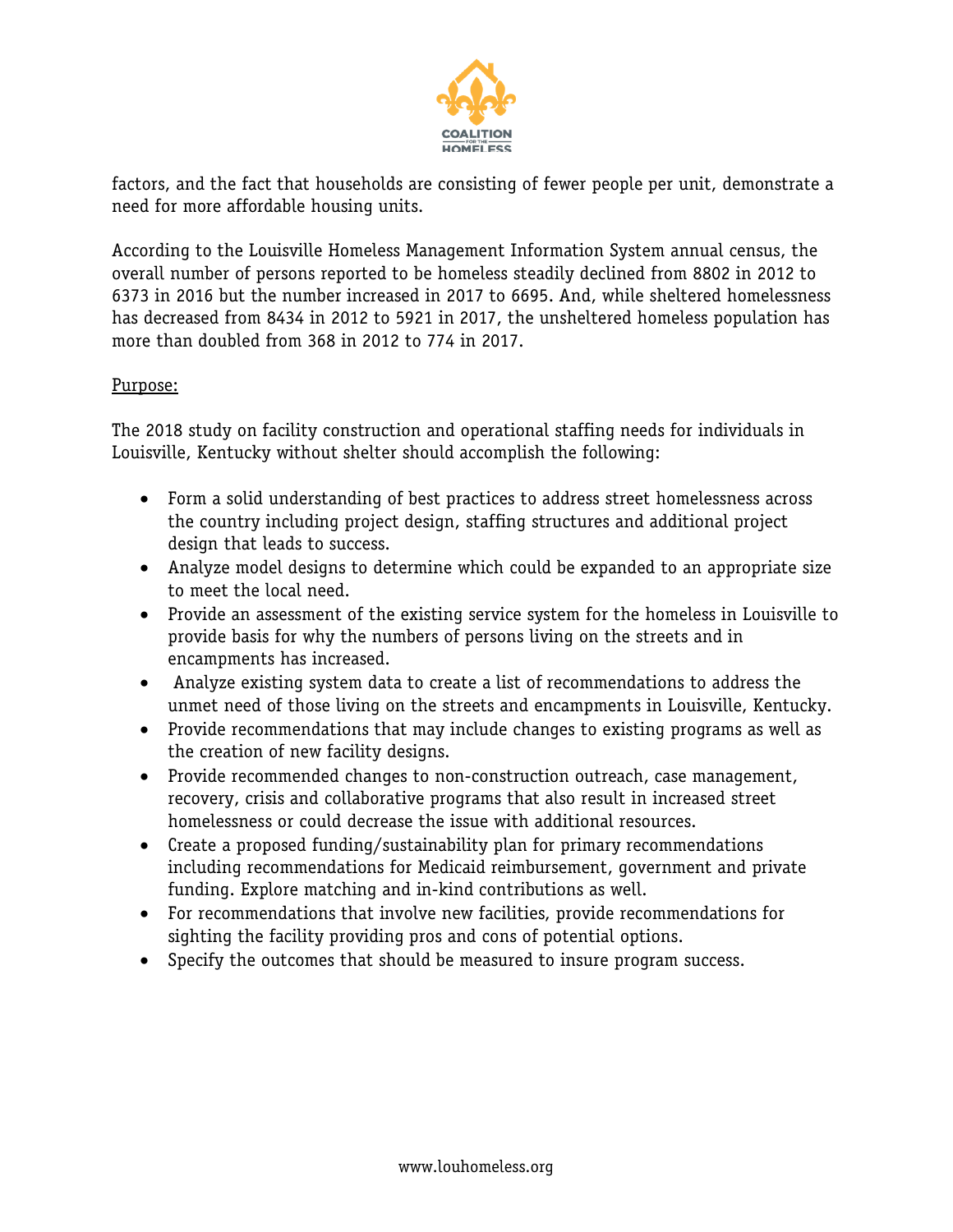

## **SCOPE OF WORK**

Requestor desires the Consultant to develop an assessment of the existing needs of those living on the streets and encampments in Louisville, review model designs to address this crisis and create recommendations for solutions that includes a budget, addressing sighting issues and considers the needs of those presently not seeking services. The goal is to use this report to design successful change in Louisville that will result in programming that meets the needs of persons presently sleeping on the streets or in encampments.

#### **Task 1 – Review current community data (including Homeless Management Information System - HMIS) to understand the scope and sub-population characteristics of those presently living on the streets or in encampments.**

The Consultant should include a description of the methodology used and rationale behind all assumptions.

## **Task 2 – Conduct interviews as needed to address gaps in scope and specific subpopulations.**

After the consultant is selected, the consultant will be expected to be present at one meeting of the study oversight committee arranged by the Requestor. The purpose of this meeting is to describe the project, introduce the consultant and gather in-put and collaboration on the project design and data needed. The oversight committee for this RFP can provide experts from the homeless and homeless service community as needed for data gathering and provide access to HMIS data on homeless persons served throughout Louisville as well as those unable to access or banned from shelters.

# **Task 3 – Review Best practice models and create recommendations and budget for implementation.**

The review should explain why models selected are included, pros and cons of each design and why the design is or is not a good fit for Louisville. The report should also provide additional recommendations beyond models that involve facilities to include outreach and service supports.

#### **Task 4 – Complete final report of recommendations that meets the scope of work.**

After the report is complete, the consultant will be expected to be present at one meeting of the oversight committee arranged by the Requestor. The purpose of this committee is to present the recommendations, answer any questions and strategize about the most effective manner for the oversight committee to recommend implementation.